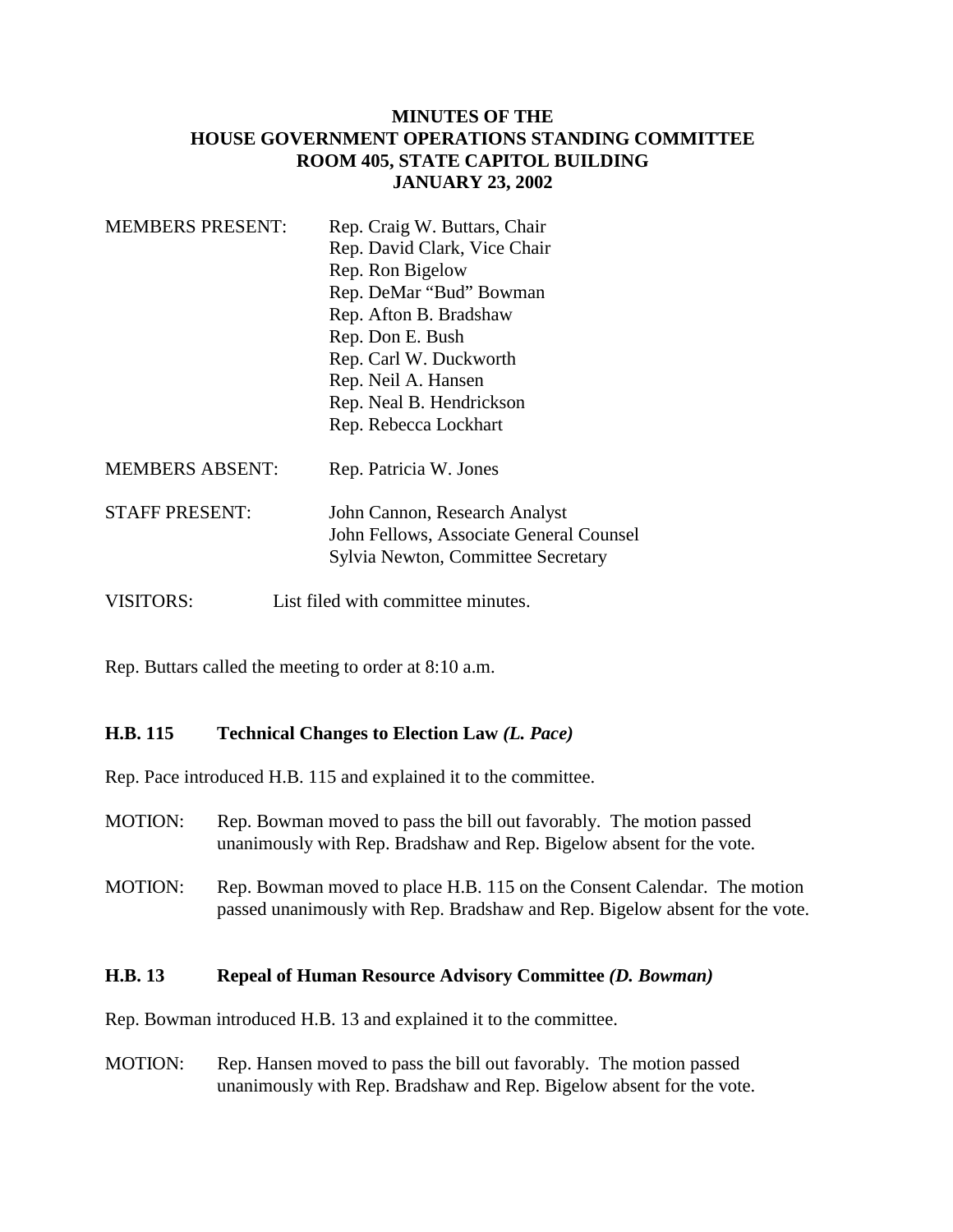House Government Operations January 23, 2002 Page 2

MOTION: Rep. Hendrickson moved to place H.B. 13 on the Consent Calendar. The motion passed unanimously with Rep. Bradshaw and Rep. Bigelow absent for the vote

## **H.B. 109 Governor and Legislatures Power to Cut State Budget** *(K. Holdaway)*

MOTION: Rep. Lockhart moved to adopt in title and body  $1<sup>st</sup>$  Substitute H.B. 109. The motion passed unanimously with Rep. Bigelow absent for the vote.

Rep. Holdaway introduced  $1<sup>st</sup>$  Substitute H.B. 109 and explained it to the committee.

- Spoke to the bill: Gary Doxey, General Counsel, Governor's Office Lynne Ward, Director, Governor's Office of Planning and Budget
- MOTION: Rep. Hansen moved to pass the bill out favorably.

## SUBSTITUTE

MOTION: Rep. Bradshaw moved to proceed to the next item on the agenda. The motion failed with Rep. Bowman, Rep. Bradshaw, and Rep. Hendrickson voting in favor of the motion. Rep. Bigelow was absent for the vote.

The vote was taken on Rep. Hansen's motion to pass the bill out favorably. The motion passed with Rep. Bradshaw and Rep. Hendrickson voting in opposition. Rep. Bigelow was absent for the vote.

## **H.B. 246 Sunset Act Reauthorizations** *(S. Mascaro)*

MOTION: Rep. Hansen moved to amend the bill as follows:

1. Page 1, Line 12: After line 12 insert:

"**63-55b-163**, as last amended by Chapter 223, Laws of Utah 2001"

2. Page 4, Line 99: After line 99 insert:

Section 5. Section **63-55b-163** is amended to read: **63-55b-163. Repeal dates -- Title 63.** (1) Title 63, Chapter 95, Parts 2 and 3 are repealed July 1, 2004. (2) Sections 63-63b-101 and 63-63b-102 are repealed on July 1,  $[2002] 2007.$ (3) Section 63-56-35.9 is repealed July 1, 2005.

# **Renumber remaining sections accordingly.**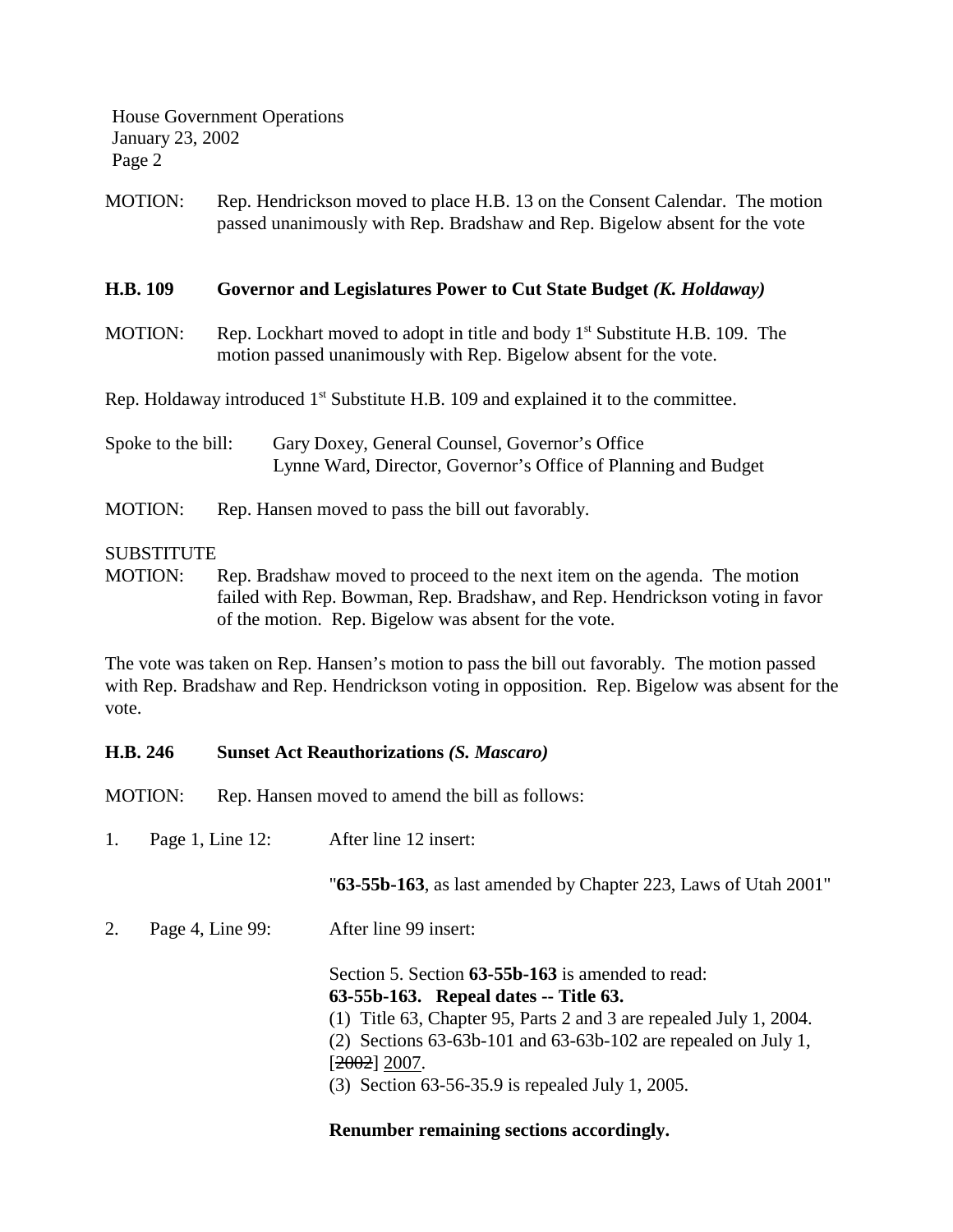House Government Operations January 23, 2002 Page 3

The motion to amend passed unanimously with Rep. Bigelow and Rep. Bowman absent for the vote.

Rep. Mascaro introduced H.B. 246 and explained it to the committee. He was assisted by Carla Nielson, Associate General Counsel, Legislative Research and General Counsel.

Spoke in favor of the bill: Dale Zabriskie, Utah Association of Certified Public Accountants

MOTION: Rep. Hansen moved to amend the bill as follows:

- 1. Page 1, Line 12: Delete line 12
- 2. Page 4, Line 90-99: Delete lines 90 through 99

## **Renumber remaining sections accordingly.**

## **SUBSTITUTE**

MOTION: Rep. Bradshaw moved to pass the amended bill out favorably. The motion passed with Rep. Bush and Rep. Lockhart voting in opposition.

## **H.B. 258 Voter Identification Requirements** *(R. Lockhart)*

Rep. Lockhart introduced H.B. 258 and explained it to the committee.

MOTION: Rep. Bush moved to amend the bill as follows:

- 1. Page 2, Line 28: Delete line 28
- 2. Page 2, Lines 30-31: Delete lines 30-31
- 3. Page 2, Lines 33-36: Delete lines 33-36

## **Renumber remaining sections accordingly**

The motion to amend passed unanimously.

| Spoke in opposition to the bill: | <b>Sherry Swenson, Salt Lake County Clerk</b><br>Todd Weiler, Woods Cross City Council |
|----------------------------------|----------------------------------------------------------------------------------------|
| Spoke in favor of the bill:      | Amy Naccarato, State Elections Office                                                  |